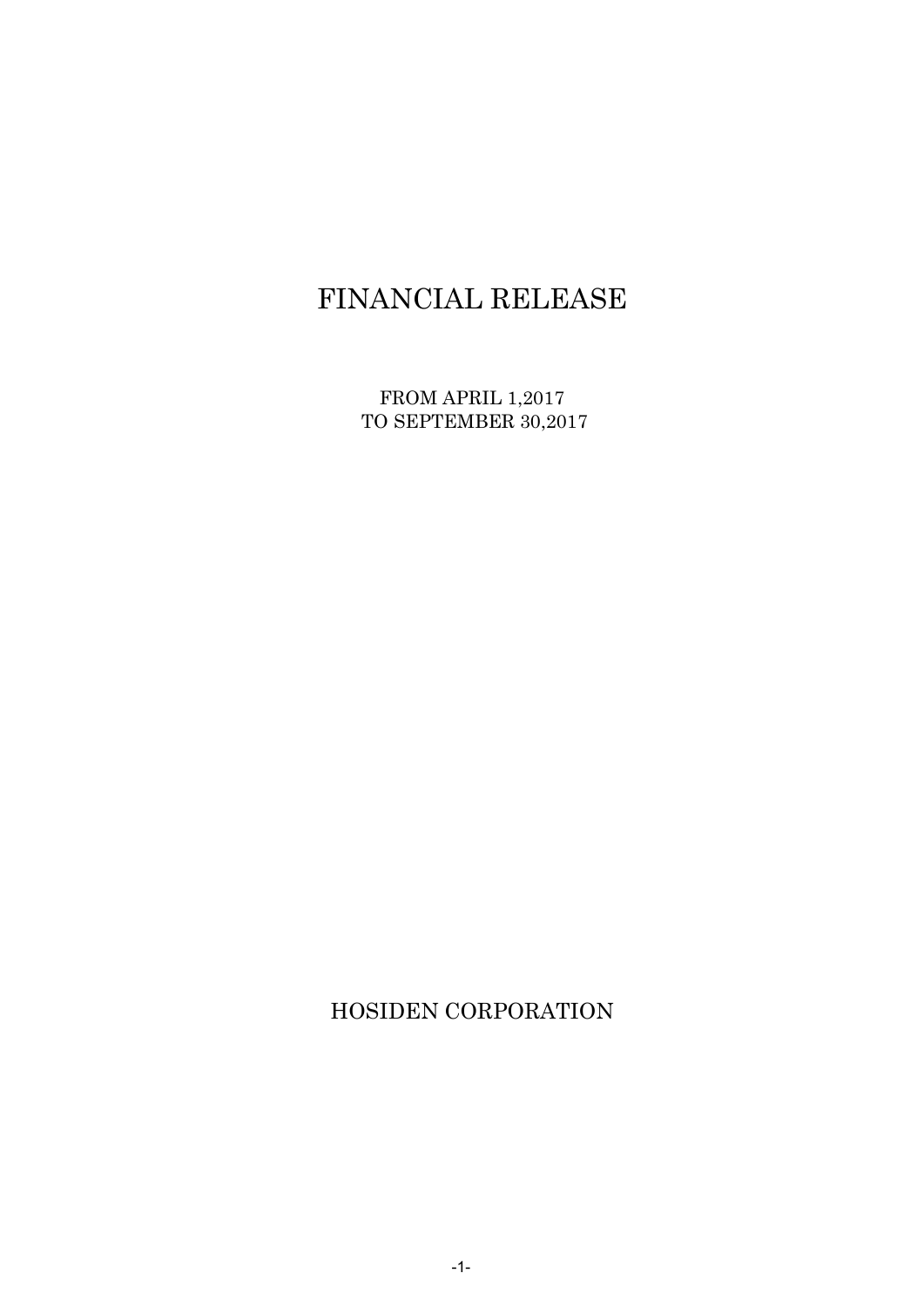## 1. Consolidated Results For The Six Months Ended September.30, 2017

# (1)Consolidated Operating Results(Six months ended Sep.30 ,2017)

| (10Consolidated Operating Results Six months ended Sep. 30, 2017) |                   |                 |                   | Percentages indicate year · on · year changes |                   |                          |                                            |               |
|-------------------------------------------------------------------|-------------------|-----------------|-------------------|-----------------------------------------------|-------------------|--------------------------|--------------------------------------------|---------------|
|                                                                   | Net Sales         |                 | Operating Income  |                                               | Ordinary Income   |                          | Profit attributable to<br>owners of parent |               |
|                                                                   | Millions of yen   |                 | % Millions of yen |                                               | % Millions of yen | $\frac{0}{0}$            | Millions of yen                            | $\frac{0}{0}$ |
| Six months ended Sep.30,2017<br>Six months ended Sep.30,2016      | 140.905<br>57,461 | 145.2<br>(25.8) | 5.919<br>(450)    |                                               | 6,669<br>(3.533)  | $\overline{\phantom{a}}$ | 5.809<br>(3,588)                           |               |

|                              | Net Income<br>Per Share | Diluted Net<br>Income Per Share |
|------------------------------|-------------------------|---------------------------------|
|                              | Yen                     | Yen                             |
| Six months ended Sep.30,2017 | 97.71                   | 96.58                           |
| Six months ended Sep.30,2016 | (58.39)                 | ٠                               |

### (2)Consolidated Financial Position(As of Sep.30,2017 and as of March.31,2017)

|                     | Total Assets    | Net Assets      | Shareholders' Equity Ratio |
|---------------------|-----------------|-----------------|----------------------------|
|                     | Millions of yen | Millions of yen | $\%$                       |
| As of Sep. 30, 2017 | 149,552         | 82,340          | 55.1                       |
| As of Mar.31,2017   | 119,045         | 76,661          | 64.4                       |

# 2.Dividends(Years ended March.31,2017 and the year ending March.31,2018)

|                 | Dividends per Share(Yen)   |      |                          |          |        |  |
|-----------------|----------------------------|------|--------------------------|----------|--------|--|
|                 | 2nd quarter<br>1st quarter |      | 3rd quarter              | Year-end | Annual |  |
|                 | Yen                        | Yen  | Yen                      | Yen      | Yen    |  |
| 2017            |                            | 3.00 | $\overline{\phantom{a}}$ | 5.00     | 8.00   |  |
| 2018            | $\overline{\phantom{a}}$   | 5.00 |                          |          |        |  |
| 2018(Projected) |                            |      | -                        | 5.00     | 10.00  |  |

3.Consolidated Forecasts for the year ending March.31,2018

Percentages indicate year - on - year changes

| <u>UIUUILUULUUUU LULUUUUU LULUU</u><br>$, \, \circ \, \ldots \, \circ \, \ldots \, \circ \, \ldots \, \circ \, \ldots \, \circ \, \ldots \, \circ \, \ldots$ |                 |               |                  |              |                 |       | .<br>$, \, \circ \, \dots \, \circ \, \dots \, \bullet \, \circ \, \dots$ |       |                      |
|--------------------------------------------------------------------------------------------------------------------------------------------------------------|-----------------|---------------|------------------|--------------|-----------------|-------|---------------------------------------------------------------------------|-------|----------------------|
|                                                                                                                                                              | Net Sales       |               | Operating Income |              | Ordinary Income |       | Profit attributable to<br>owners of parent                                |       | Net Income Per Share |
|                                                                                                                                                              | Millions of ven | $\frac{0}{0}$ | Millions of ven  | 0/2          | Millions of yen | 0/2   | Millions of yen                                                           |       | Yen                  |
| Year ending March.31,2018                                                                                                                                    | 280,000         | 86.6          |                  | 10,000 321.4 | 10,000          | 454.1 | 7,000                                                                     | 240.9 | 117.73               |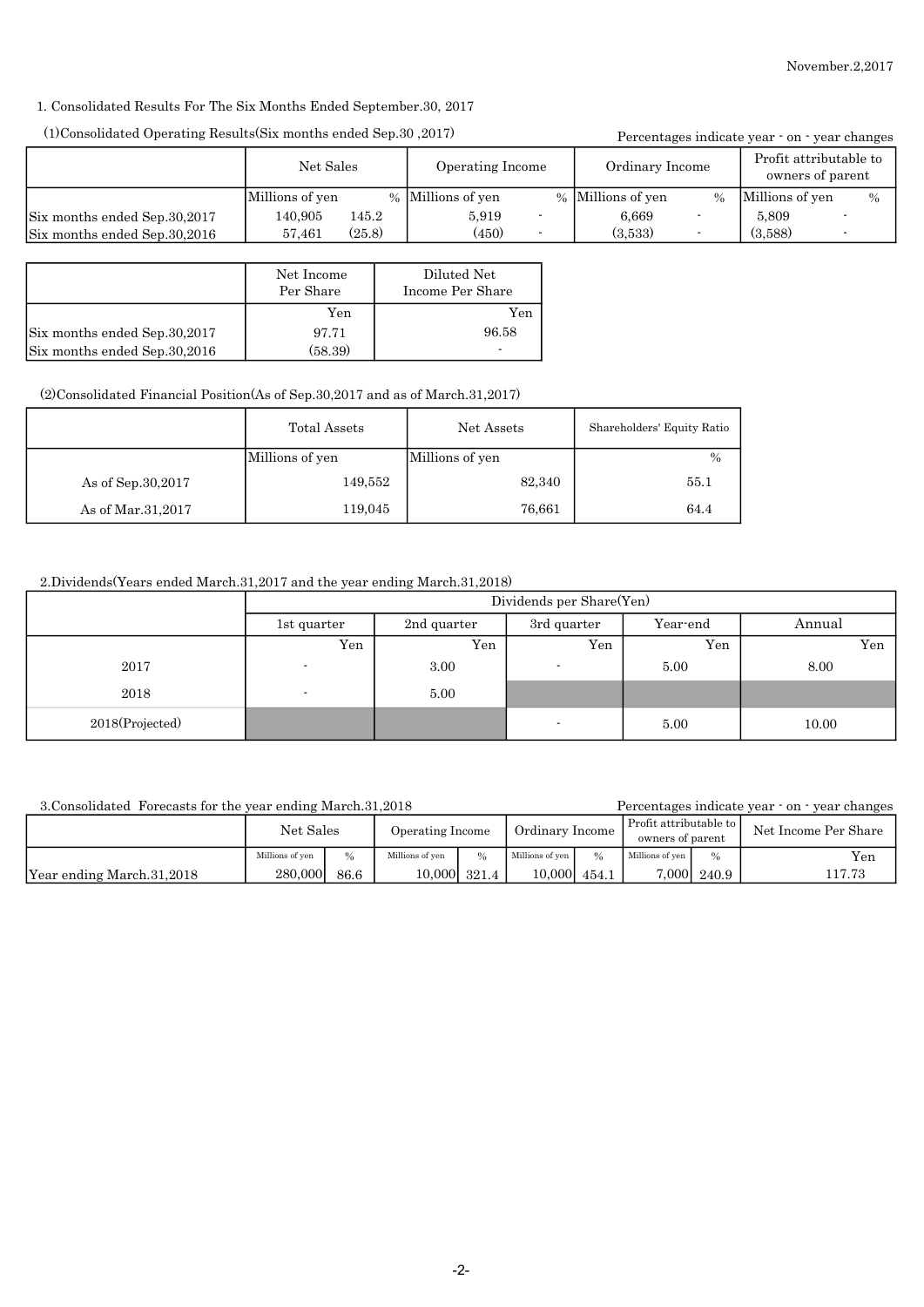# CONSOLIDATED BALANCE SHEET

| <b>ASSETS</b>                                     |                     |                   |
|---------------------------------------------------|---------------------|-------------------|
| <b>ACCOUNT ITEMS</b>                              | As of March.31,2017 | As of Sep.30,2017 |
| Current assets                                    |                     |                   |
| 1. Cash and deposits                              | 40,275              | 42,180            |
| 2. Notes receivable and accounts receivable-trade | 28,752              | 42,192            |
| 3. Short-term investment securities               | 5,500               | 3,600             |
| 4. Inventories                                    | 20,495              | 34,979            |
| 5. Other current assets                           | 5,395               | 5,850             |
| 6. Allowance for doubtful receivables             | (33)                | (29)              |
| Total of current assets                           | 100,386             | 128,773           |
| Fixed assets                                      |                     |                   |
| Property, plant and equipment                     | 12,517              | 14,390            |
| Intangible assets                                 | 243                 | 250               |
| Investments and other assets                      |                     |                   |
| 1. Investment securities                          | 4,929               | 5,160             |
| 2. Other investments                              | 1,374               | 1,384             |
| Allowance for doubtful receivables                | (406)               | (406)             |
| Total of investments and other assets             | 5,898               | 6,138             |
| Total of fixed assets                             | 18,658              | 20,778            |
| Total assets                                      | 119,045             | 149,552           |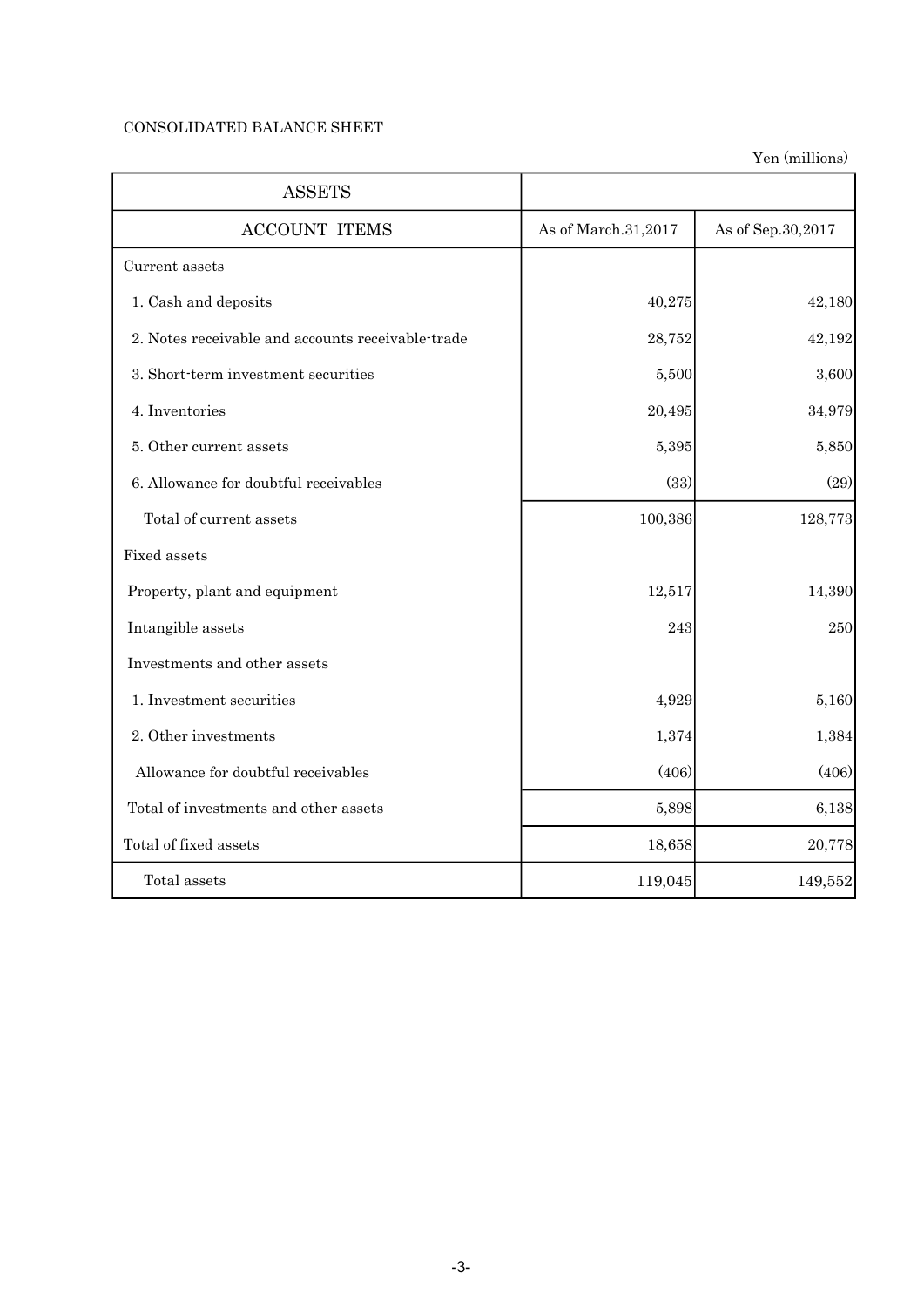| <b>LIABILITIES</b>                                                |                     |                   |
|-------------------------------------------------------------------|---------------------|-------------------|
| <b>ACCOUNT ITEMS</b>                                              | As of March.31,2017 | As of Sep.30,2017 |
| Current liabilities                                               |                     |                   |
| 1. Notes payable and accounts payable-trade                       | 24,227              | 38,078            |
| 2. Short-term debt                                                | 5,769               | 5,623             |
| 3. Income tax payable                                             | 705                 | 1,225             |
| 4. Other current liabilities                                      | 4,170               | 4,512             |
| Total of current liabilities                                      | 34,872              | 49,439            |
| Long-term liabilities                                             |                     |                   |
| 1. Convertible bond-type bonds with subscription rights to shares |                     | 10,148            |
| 2. Retirement allowance                                           | 5,013               | 5,066             |
| 3. Other long-term liabilities                                    | 2,497               | 2,557             |
| Total of long-term liabilities                                    | 7,511               | 17,771            |
| Total liabilities                                                 | 42,384              | 67,211            |
| <b>SHAREHOLDERS' EQUITY</b>                                       |                     |                   |
| Owner's equity                                                    |                     |                   |
| 1. Common stock                                                   | 13,660              | 13,660            |
| 2. Additional paid-in capital                                     | 19,596              | 19,596            |
| 3. Retained earnings                                              | 52,898              | 56,532            |
| 4. Treasury stock                                                 | (9,626)             | (7,749)           |
| Total of owner's equity                                           | 76,528              | 82,039            |
| Accumulated other comprehensive income                            |                     |                   |
| 1. Unrealized gains on other securities                           | 2,106               | 2,291             |
| 2. Foreign currency translation adjustments                       | (2,107)             | (2,097)           |
| 3. Remeasurements of defined benefit plans                        | 134                 | 106               |
| Total of accumulated other comprehensive income(loss)             | 132                 | 300               |
| Total shareholders' equity                                        | 76,661              | 82,340            |
| Total liabilities and shareholders' equity                        | 119,045             | 149,552           |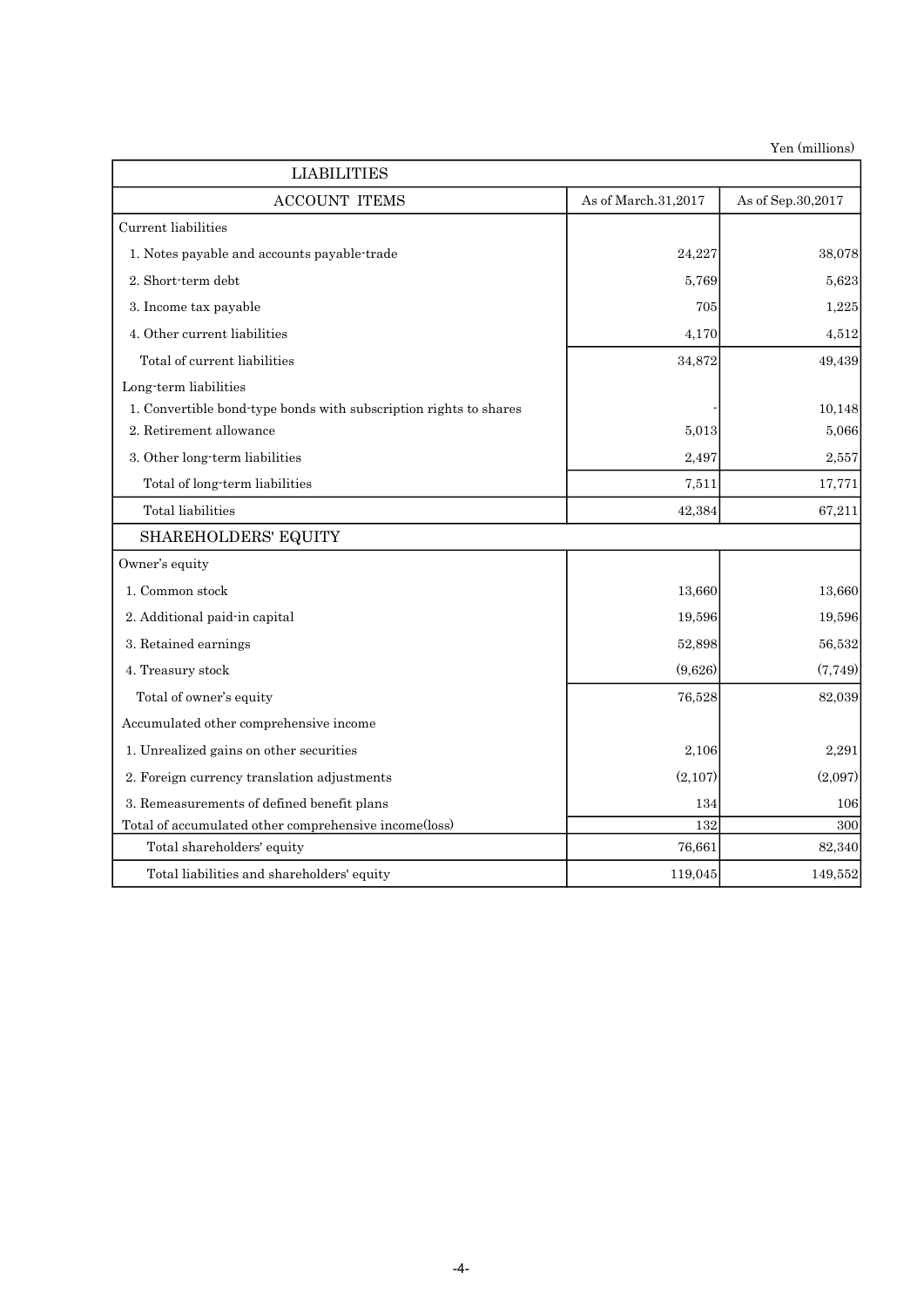### CONSOLIDATED STATEMENT OF INCOME

| <b>ACCOUNT ITEMS</b>                                    | Six months ended<br>Sep.30,2016 | Six months ended<br>Sep.30,2017 |
|---------------------------------------------------------|---------------------------------|---------------------------------|
| Net sales                                               | 57,461                          | 140,905                         |
| Cost of sales                                           | 52,873                          | 129,529                         |
| Gross profit                                            | 4,588                           | 11,376                          |
| Selling, general and administrative expenses            | 5,038                           | 5.457                           |
| Operating income(loss)                                  | (450)                           | 5,919                           |
| Non-operating income                                    | 106                             | 859                             |
| 1. Interest income                                      | 26                              | 34                              |
| 2. Dividends received                                   | 37                              | 44                              |
| 3. Exchange gain                                        |                                 | 716                             |
| 4. Other                                                | 43                              | 65                              |
| Non-operating expenses                                  | (3, 189)                        | (109)                           |
| 1. Interest expenses                                    | (58)                            | (73)                            |
| 2. Exchange loss                                        | (3,127)                         |                                 |
| 3. Bond issuance costs                                  |                                 | (29)                            |
| 4. Other                                                | (2)                             | (6)                             |
| Ordinary income(loss)                                   | (3,533)                         | 6,669                           |
| Extraordinary income                                    | 267                             | $\boldsymbol{2}$                |
| 1. Gains on sales of fixed assets                       | 267                             | $\overline{2}$                  |
| 2. Other                                                | $\overline{0}$                  |                                 |
| Extraordinary loss                                      | (92)                            | (1)                             |
| 1. Loss on disposal and sales of fixed assets           | (6)                             | (0)                             |
| 2. Loss on sales of investment securities               |                                 | (0)                             |
| 3. Loss on valuation of investment securities           | (85)                            |                                 |
| 4. Other                                                | (0)                             |                                 |
| Income (loss) before income taxes                       | (3,357)                         | 6,670                           |
| Income taxes                                            | 230                             | 861                             |
| 1. Current income taxes                                 | 252                             | 931                             |
| 2. Deferred income taxes                                | (22)                            | (70)                            |
| Net income(loss)                                        | (3,588)                         | 5,809                           |
| Profit (loss) attributable to non-controlling interests |                                 |                                 |
| Profit (loss) attributable to owners of parent          | (3,588)                         | 5,809                           |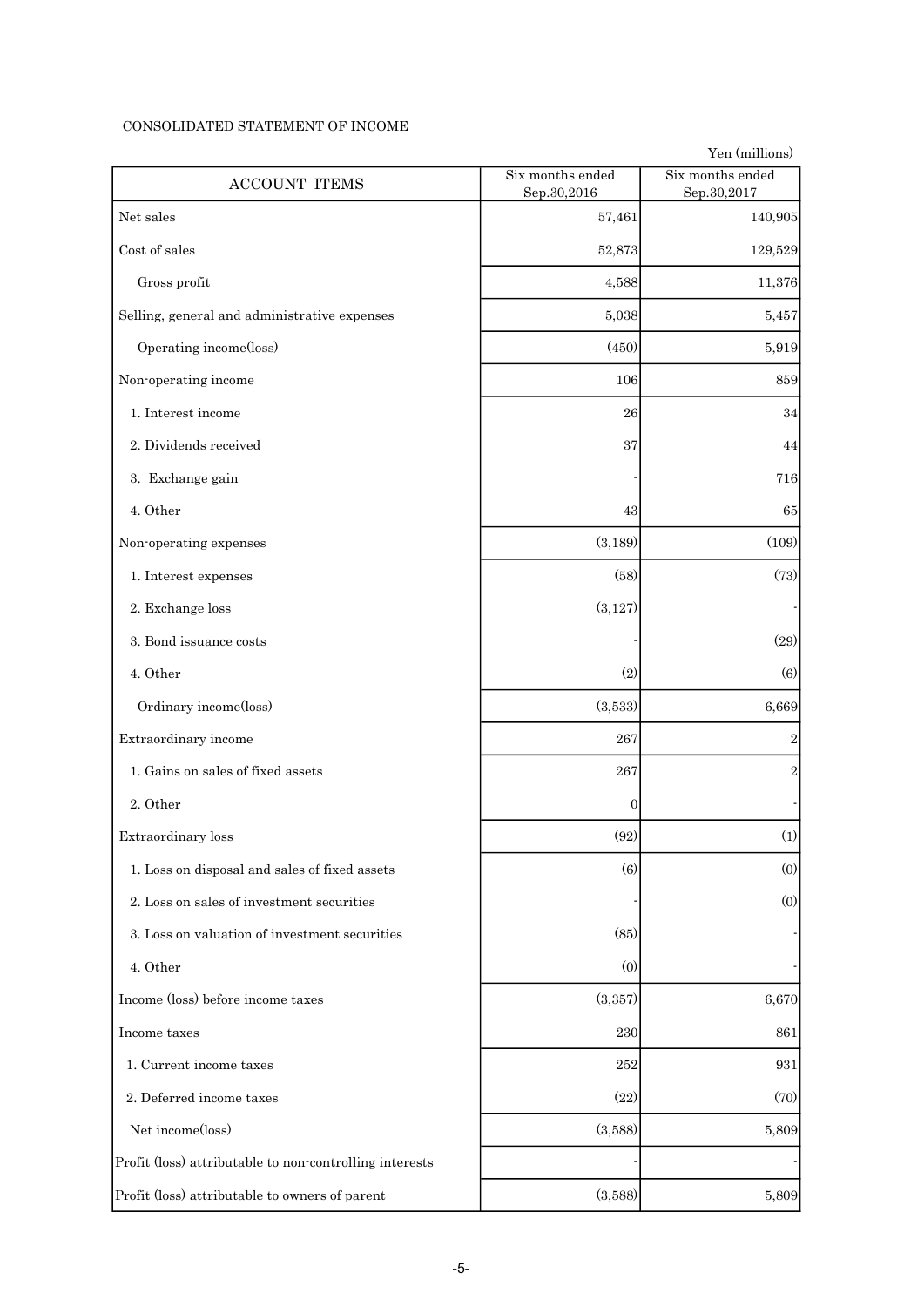## CONSOLIDATED STATEMENT OF COMPREHENSIVE INCOME

Yen (millions) ACCOUNT ITEMS Six months ended Sep.30,2016 Six months ended Sep.30,2017 Net income(loss)  $(3,588)$   $(3,588)$   $5,809$  Other comprehensive income Net unrealized holding gains(loss)on securities 21 21 21 Foreign currency translation adjustments  $(383)$   $(383)$ Remeasurements of defined benefit plans  $14$  (27) Total other comprehensive income (348) (348) 167 Comprehensive income (3,936) 5,977 Comprehensive income attributable to Comprehensive income attributable to  $(3,936)$   $(3,936)$  5,977 Comprehensive income attributable to non-controlling interests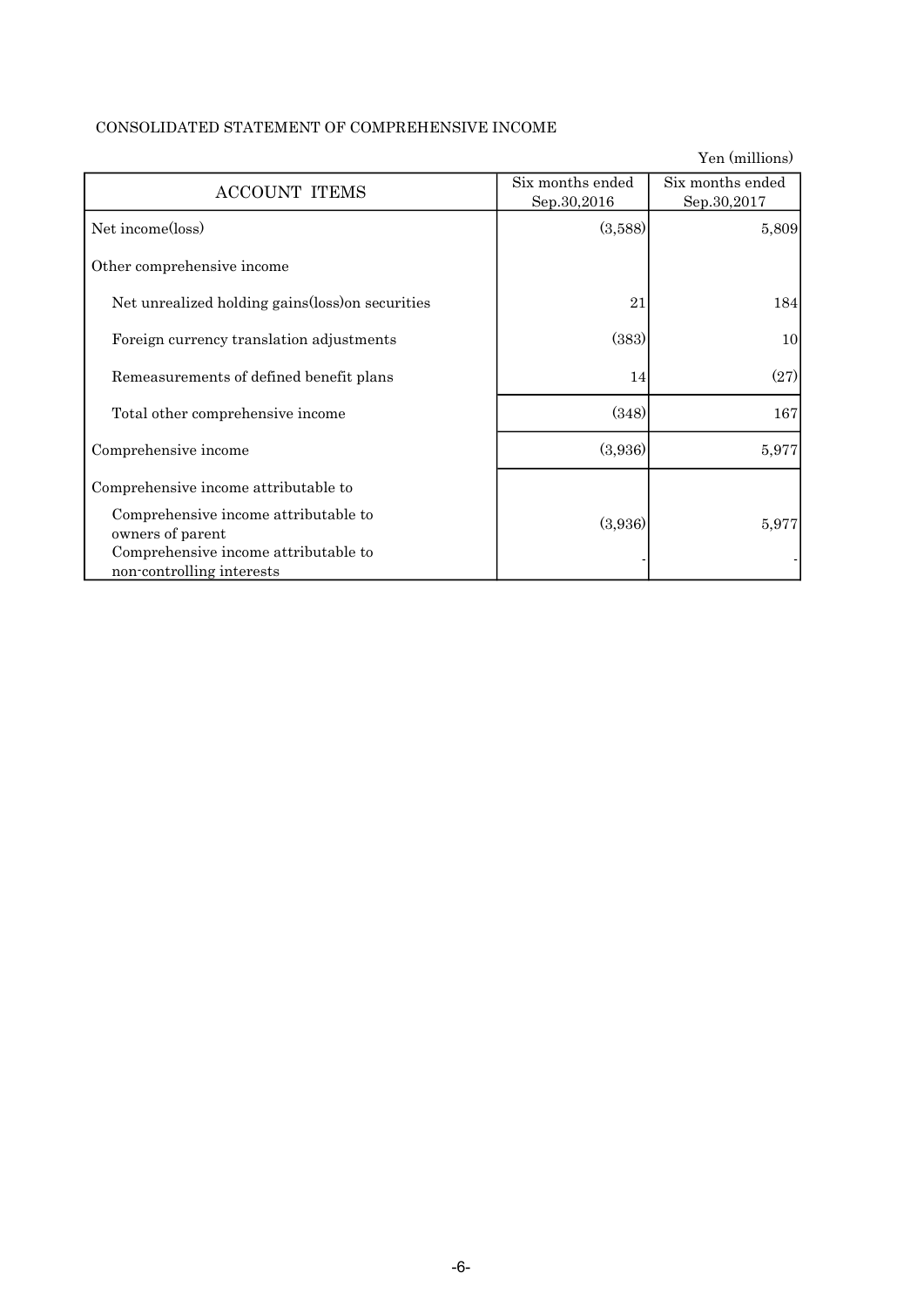## CONSOLIDATED STATEMENTS OF CASH FLOWS

| CONSOLIDATED STATEMENTS OF CASH FLOWS<br><b>ACCOUNT ITEMS</b>                                  | Six months ended | Yen (millions)<br>Six months ended |
|------------------------------------------------------------------------------------------------|------------------|------------------------------------|
| Operating activities                                                                           | Sep.30,2016      | Sep.30,2017                        |
| 1. Profit(loss) before income taxes                                                            | (3,357)          | 6,670                              |
| 2. Depreciation                                                                                | 730              | 1,529                              |
| 3. Decrease (increase) in notes and accounts receivables trade                                 |                  |                                    |
|                                                                                                | (3,775)          | (13,587)                           |
| 4. Decrease (increase) in inventories                                                          | (3,307)          | (14, 349)                          |
| 5. Decrease (increase) in accounts receivables from sub-contractors                            | (239)            | (745)                              |
| 6. Increase(-decrease) in notes and accounts payable-trade                                     | 10,703           | 13,905                             |
| 7. Other-net                                                                                   | 31               | 940                                |
| Sub-total                                                                                      | 785              | (5,635)                            |
| 8. Interest and dividends - received                                                           | 63               | 76                                 |
| 9. Interest · paid                                                                             | (57)             | (70)                               |
| 10. Income taxes - paid                                                                        | (906)            | (634)                              |
| 11. Income taxes · refunded                                                                    | 227              | 52                                 |
| Net cash provided by operating activities                                                      | 113              | (6,212)                            |
| <b>Investing Activities</b>                                                                    |                  |                                    |
| 1. Decrease(-increase) from deposits                                                           | (0)              | (280)                              |
| 2. Capital expenditures                                                                        | (2,224)          | (3,540)                            |
| 3. Other-net                                                                                   | 449              | (48)                               |
| Net cash used in investing activities                                                          | (1,774)          | (3,869)                            |
| Financing activities                                                                           |                  |                                    |
| 1. Increase (decrease) in short-term debt                                                      | (327)            | (139)                              |
| 2. Proceeds from issuance of convertible bond-type bonds<br>with subscription rights to shares |                  | 10,120                             |
| 3. Purchases of treasury stock                                                                 | (0)              | (1)                                |
| 4. Dividends paid                                                                              | (307)            | (297)                              |
| Net cash used in financing activities                                                          | (635)            | 9,683                              |
| Effect of exchange rate changes on cash and cash equivalents                                   | (1,187)          | 118                                |
| Net increase (-decrease) in cash and cash equivalents                                          | (3, 484)         | (280)                              |
| Cash and cash equivalents at beginning of period                                               | 54,015           | 45,457                             |
| Cash and cash equivalents at end of period                                                     | 50,531           | 45,176                             |